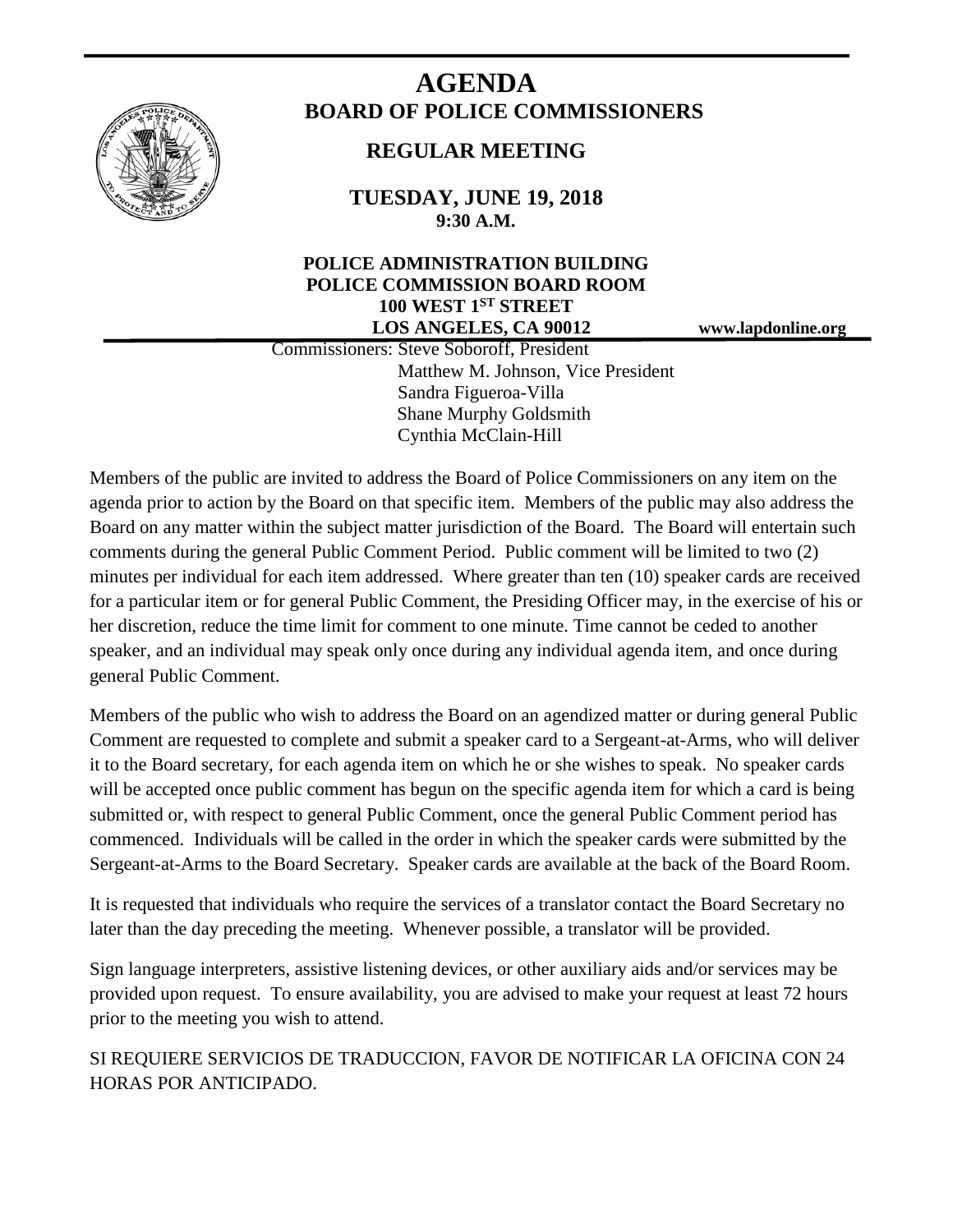#### 1. **CONSENT AGENDA ITEMS**

A. DEPARTMENT'S REPORT, dated June 13, 2018, relative to a monetary donation in the amount of \$500.00, from the Highland Park Ebell Club, to be utilized for food and recreational activities and events, for the benefit of Northeast Area Cadet Program, as set forth. **EXECUTE: EXECUTE: EXECUTE: EXECUTE: EXECUTE: EXECUTE: EXECUTE: EXECUTE: EXECUTE: EXECUTE: EXECUTE: EXECUTE: EXECUTE: EXECUTE: EXECUTE: EXECUTE: EXECUTE: EXECUTE: EXECUTE: EXECU** 

Recommendation(s) for Board action:

APPROVE the Department's report and ACCEPT the donation.

B. DEPARTMENT'S REPORT, dated June 13, 2018, relative to a monetary donation in the amount of \$750.00, from the Eagle Rock Kiwanis Foundation, to be utilized for food and recreational activities and events, for the benefit of Northeast Area Cadet Program, as set forth. **IBPC** #18-0215]

Recommendation(s) for Board action:

APPROVE the Department's report and ACCEPT the donation.

C. DEPARTMENT'S REPORT, dated June 13, 2018, relative to a monetary donation in the amount of \$20,000.00, from the Police Academy Magnet Schools Foundation, to be used to remodel the first-floor kitchenette at the Ahmanson Recruit Training Center, for the benefit of Training Division, as set forth. **[\[BPC #18-0216\]](http://www.lapdpolicecom.lacity.org/061918/BPC_18-0216.pdf)** 

Recommendation(s) for Board action:

RECEIVE the Department's report and TRANSMIT to the Mayor and City Council for acceptance.

D. DEPARTMENT'S REPORT, dated June 13, 2018, relative to a monetary donation in the amount of \$2,500.00 from the Los Angeles Police Foundation, to be used to make improvements to the Transit Services Bureau facility at One Gateway Plaza, for the benefit of Transit Services Division, as set forth. **[\[BPC #18-0217\]](http://www.lapdpolicecom.lacity.org/061918/BPC_18-0217.pdf)** 

Recommendation(s) for Board action:

APPROVE the Department's report and ACCEPT the donation.

E. DEPARTMENT'S REPORT, dated June 13, 2018, relative to the donation of seven K-9 kennel dividers, valued at \$7,205.10, from the Los Angeles Police Foundation, for the benefit of Gang and Narcotics Division, as set forth. **[\[BPC #18-0218\]](http://www.lapdpolicecom.lacity.org/061918/BPC_18-0218.pdf)** 

Recommendation(s) for Board action:

APPROVE the Department's report and ACCEPT the donation.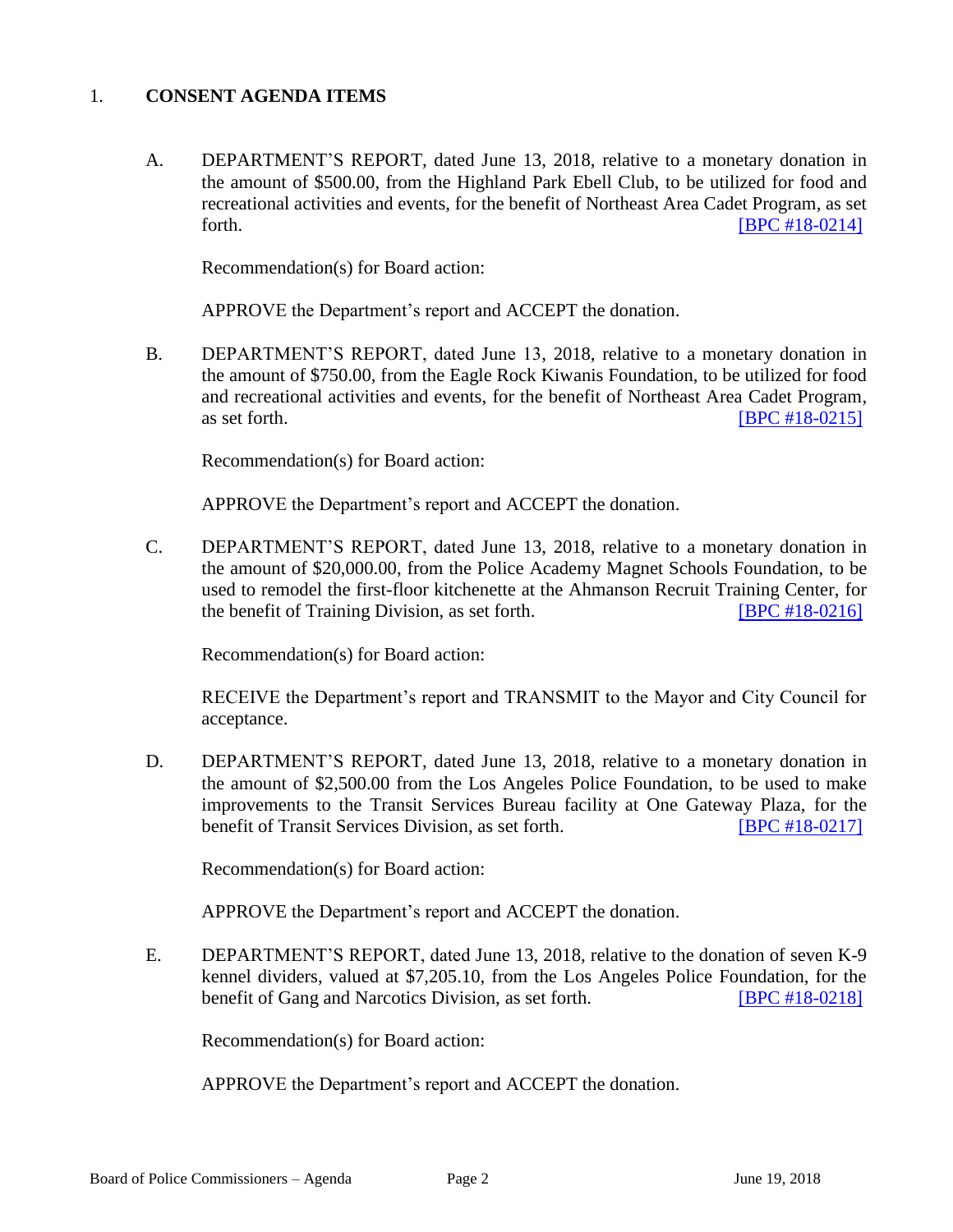F. DEPARTMENT'S REPORT, dated June 13, 2018, relative to the donation of tablets, applications and an aircraft start unit, valued at \$27,541.00, from the Los Angeles Police Foundation, for the benefit of Air Support Division, as set forth. **[\[BPC #18-0219\]](http://www.lapdpolicecom.lacity.org/061918/BPC_18-0219.pdf)** 

Recommendation(s) for Board action:

RECEIVE the Department's report and TRANSMIT to the Mayor and City Council for acceptance.

G. DEPARTMENT'S REPORT, dated June 13, 2018, relative to the donation of two GoPro cameras, hand grips, memory cards and protection plans, valued at \$449.30, from East Valley Pals, for the benefit of North Hollywood Area, as set forth. [\[BPC #18-0220\]](http://www.lapdpolicecom.lacity.org/061918/BPC_18-0220.pdf)

Recommendation(s) for Board action:

APPROVE the Department's report and ACCEPT the donation.

H. DEPARTMENT'S REPORT, dated June 13, 2018, relative to a monetary donation in the amount of \$500.00, from Nestle Waters North America, Inc., to be utilized for food and recreational activities and events, for the benefit of Newton Area Cadet Post, as set forth. **IBPC #18-0221** 

Recommendation(s) for Board action:

APPROVE the Department's report and ACCEPT the donation.

I. DEPARTMENT'S REPORT, dated June 13, 2018, relative to the donation of an American flag stand, valued at \$60.00, from the University of West Los Angeles, for the benefit of Training Division, as set forth. **[\[BPC #18-0222\]](http://www.lapdpolicecom.lacity.org/061918/BPC_18-0222.pdf)** 

Recommendation(s) for Board action:

APPROVE the Department's report and ACCEPT the donation.

J. DEPARTMENT'S REPORT, dated June 13, 2018, relative to a monetary donation, in the amount of \$3,750.00, from the Los Angeles Dodgers, LLC., for the benefit of various Cadet Programs (Hollenbeck Area \$630, South Traffic Division \$870, Newton Area \$510 and Southeast Area \$1,740), to be utilized for food and recreational activities and events, for the benefit of the Los Angeles Police Department Cadet Program.

[\[BPC #18-0223\]](http://www.lapdpolicecom.lacity.org/061918/BPC_18-0223.pdf)

Recommendation(s) for Board action:

APPROVE the Department's report and ACCEPT the donation.

K. DEPARTMENT'S REPORT, dated June 13, 2018, relative to Proposed Changes to Council-Approved Records Retention Schedule-PDX 33, as set forth. [\[BPC #18-0213\]](http://www.lapdpolicecom.lacity.org/061918/BPC_18-0213.pdf)

Recommendation(s) for Board action:

APPROVE the Department's report and TRANSMIT to the City Clerk, Records Management Officer.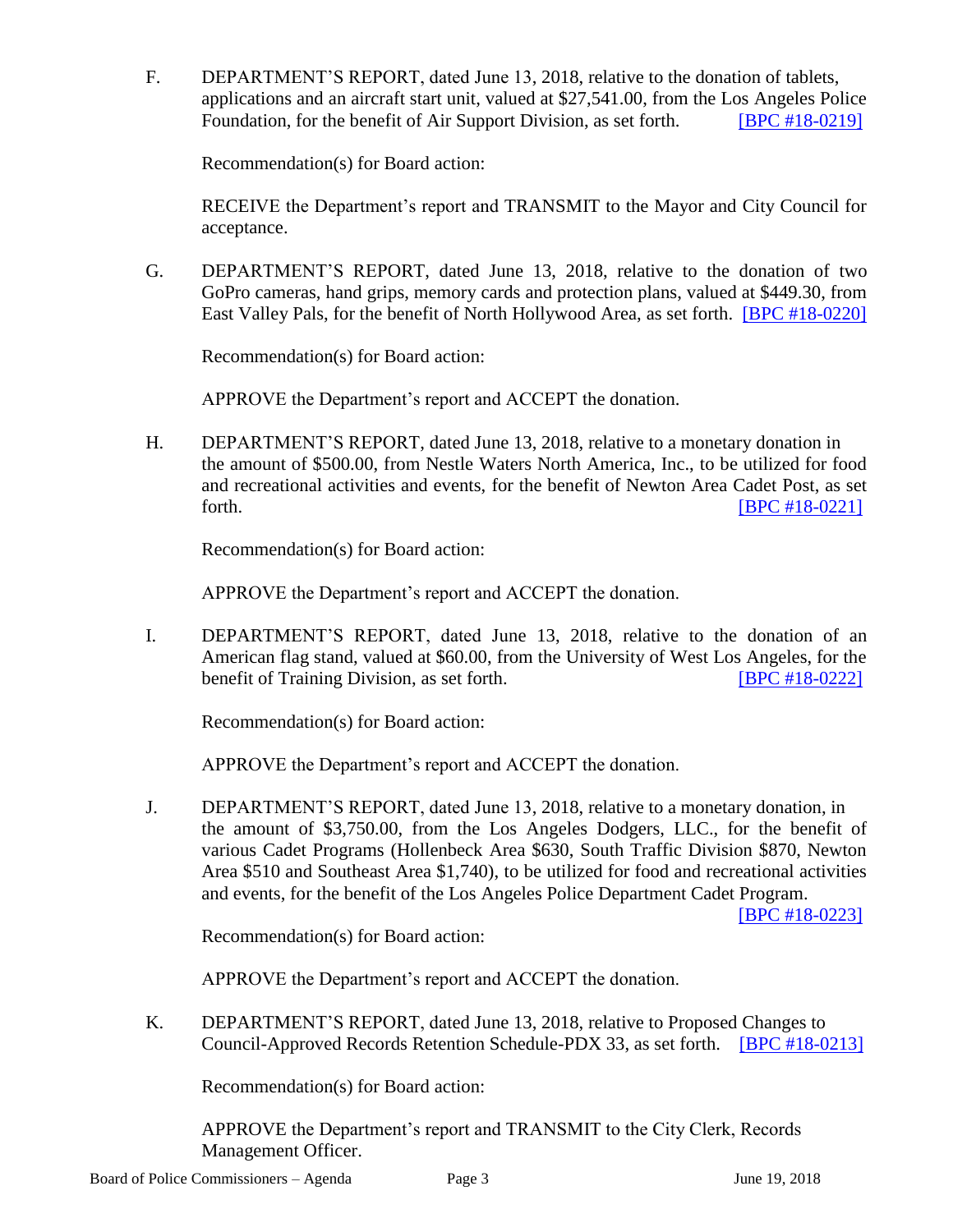## 2. **REGULAR AGENDA ITEMS**

- A. VERBAL PRESENTATION and DISCUSSION by the USC Sol Price School of Public Policy relative to the Law Enforcement Advanced Development Program.
- B. VERBAL PRESENTATION and DISCUSSION relative to the 2017 Use of Force Year-End Review Report.
- C. EXECUTIVE DIRECTOR'S REPORT, dated June 14, 2018, relative to Fiscal Year 2018-19 proposed adjustments to fees for Special Services established by the Board of Police Commissioners, as set forth. **[\[BPC #18-0225\]](http://www.lapdpolicecom.lacity.org/061918/BPC_18-0225.pdf)**

Recommendation(s) for Board action:

APPROVE the Executive Director's report and TRANSMIT to the City Administrative Officer for information purposes only.

D. INSPECTOR GENERAL'S REPORT, dated June 14, 2018, relative to review of the Los Angeles Police Department's Jail and Holding Tank Structures and Procedures, as set forth. **IBPC** #18-0224]

Recommendation(s) for Board action:

APPROVE the Inspector General's report.

E. DEPARTMENT'S REPORT, dated June 13, 2018, relative to the Domestic Violence Audit (AD No. 17-016), as set forth. [\[BPC #18-0211\]](http://www.lapdpolicecom.lacity.org/061918/BPC_18-0211.pdf)

Recommendation(s) for Board action:

APPROVE the Department's report.

F. DEPARTMENT'S REPORT, dated June 15, 2018, relative to the request for approval on the third amendment with both contractors (Ben Hyatt Certified Deposition Reporters and Lynden J an Associates, Inc.) for court reporter services for the Los Angeles Police Department, as set forth. **IBPC #18-0212** 

Recommendation(s) for Board action:

APPROVE the Department's report and TRANSMIT to the City Council.

G. DEPARTMENT'S REPORT, dated June 7, 2018, relative to the grant application and award acceptance for the 2018-2019 Operation ABC Grant from the Department of Alcoholic Beverage Control, as set forth. [\[BPC #18-0226\]](http://www.lapdpolicecom.lacity.org/061918/BPC_18-0226.pdf)

Recommendation(s) for Board action:

APPROVE the Department's report and TRANSMIT concurrently to the Mayor and City Council.